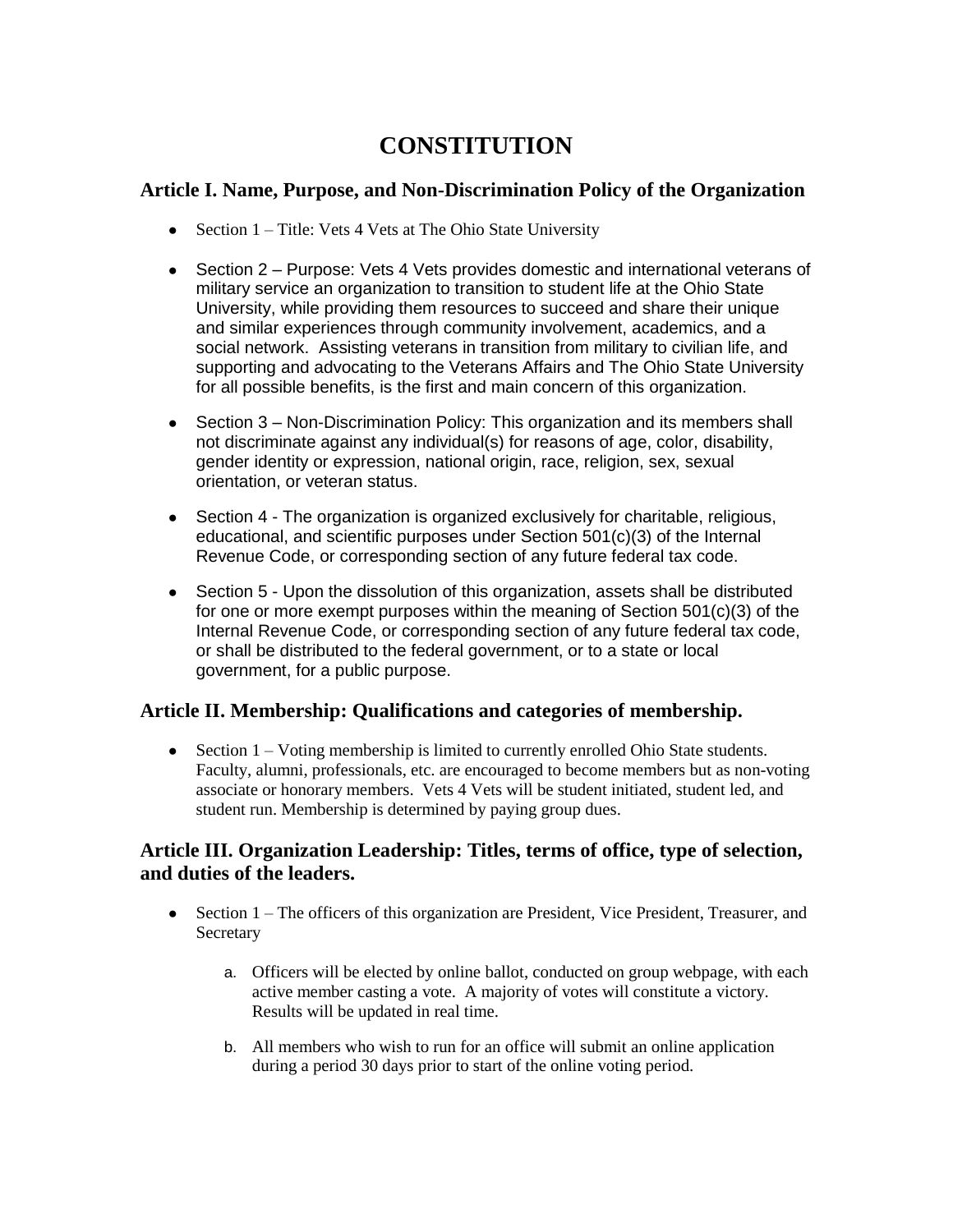- c. Election of officers will take place during the last 14 days of the academic calendar.
- d. The term of office will be for a period of one year.
- Section  $2 Recall$  of Officers
	- a. Officers are subject to recall for malfeasance in office.
	- b. Recall procedures will be initiated at the request of five active members.
	- c. A hearing will be conducted at a regular meeting for the presentation of evidence from all concerned parties.
	- d. A majority of those active members voting in a recall at the end of the hearing is necessary to remove any office.

# **Article IV. Cabinet Chairs**

- Section 1-Selection of Cabinet
	- a. Incoming officers will select Chairs from the pool of volunteers.
	- b. Chairs positions will be filled after the conclusion of the officer elections.
	- c. The term of office will be for a period of one year and will run
	- concurrent with the terms of the officers.
- Section 2- Cabinet Positions and Responsibilities
	- Veteran Outreach
		- a. Plan and Setup one veterans outreach event per semester. Veterans outreach event will at a minimum consist of bringing in non university veterans groups and resources i.e. Veterans Affairs, Veterans of Foreign Wars, The American Legion, etc.
	- Career Fair Coordinator
		- a. Plan and Setup one veteran's career fair.
		- b. Career fair will consist of employers specifically looking to hire Veterans
		- c. Coordinate activities with the School's Veterans Office and the Vets4Vets President
		- d. Along with Secretary maintain list of corporate contacts
	- **Fundraising** 
		- a. Setup one fundraising event per semester.
		- b. Coordinate with the treasurer to ensure that planned functions fall within guidelines set by the Office of Student Life.
	- **Sports**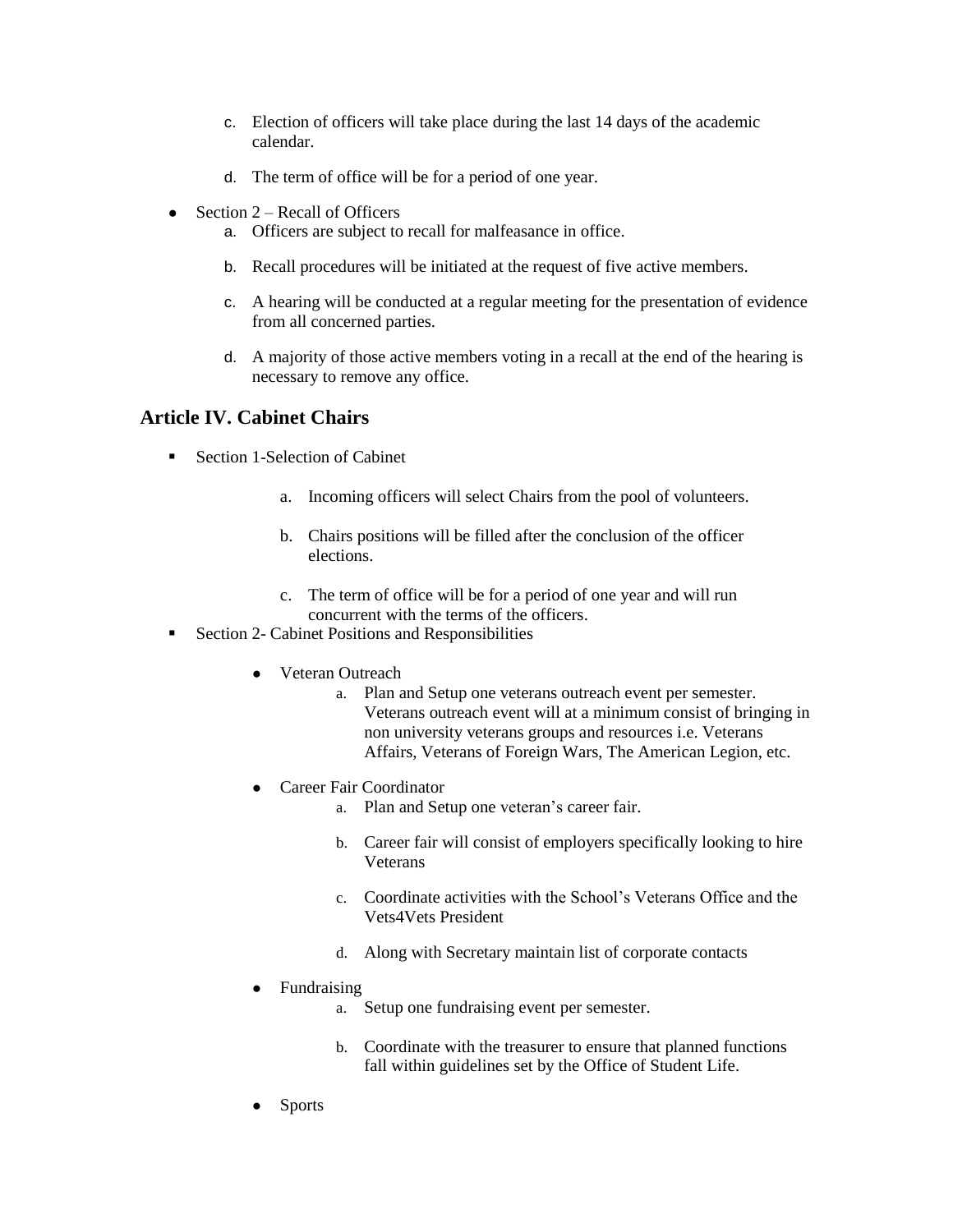- a. Responsible for registering sports teams for intramurals.
- b. Attends all captains meetings
- c. Assigns team captains
- **Service** 
	- a. Coordinate and oversee one service project per semester.
	- b. Serves as a resource for volunteering opportunities in the immediate area.
- Vets Lounge Coordinator
	- a. Responsible for maintaining lounge mess fund.
	- b. Maintain Lounge Bank Account and keep records of cash in and outflows.
	- c. Lounge Bank Account will be a joint account with Vets Lounge Coordinator and Treasurer.
- IT
- a. Maintaining the organizational website and keeping it up to date with current information, pictures, and resources.
- b. Setup and maintain the OSU listserv account for Vets4Vets

### **Article V. Adviser: Qualification Criteria**

#### Section 1 – Requirements

- a. Must be a full-time member of the University faculty or Administrative and Professional staff.
- b. Must be familiar and or associated with Veterans Affairs and needs of Veterans.

Section 2 – Responsibilities

- a. Provide guidance to the President and Vice President as needed.
- b. Provide oversight on any student organization trips.

### **Article VI. Meetings of the Organization: Required meetings and their frequency**

• Section  $1 -$  Frequency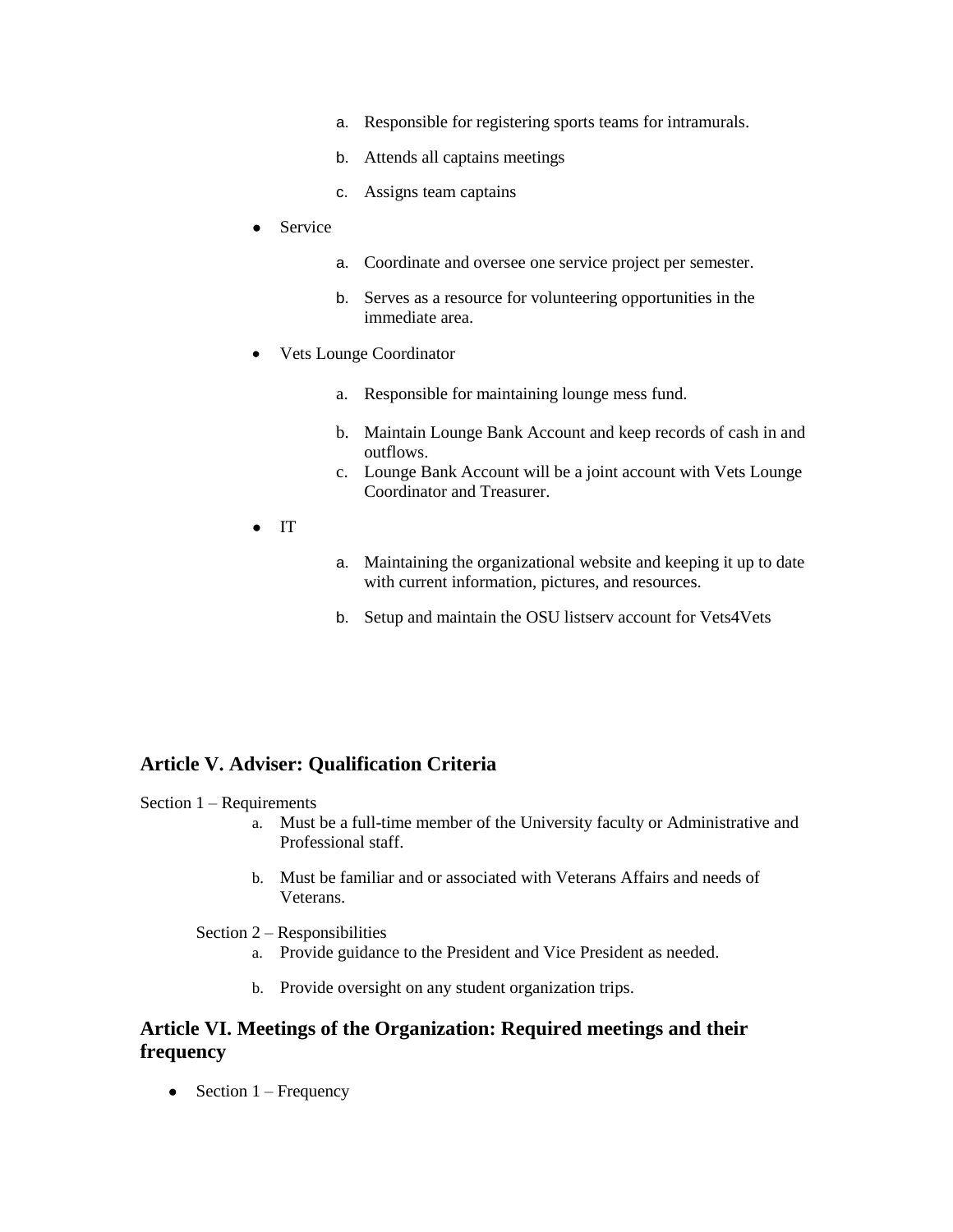- a. Meetings will be held monthly.
- b. Additional meetings will be held as needed.
- c. Social functions will be held at a minimum of once per term. Any additional social functions will be at the discretion of the President.
- $\bullet$  Section 2 Requirements
	- a. Members must pay yearly dues to become members.
	- b. Any member holding an officer or cabinet chairs must attend all meetings. If for any reason he/she cannot attend a meeting, notice must be provided at least a week prior to the meeting date.

# **Article VII. Methods of Amending Constitution and Bylaws: Proposals, Notice, and Voting Requirements**

- $\bullet$  Section 1 Proposed Amendments to Constitution
	- a. Should not be acted upon, but read in the general meeting in at least one meeting prior to be voted upon.
	- b. Amendments must receive a two-third majority of voting members. Voting will take place at a separate meeting than when the amendment/s was brought up.
	- c. The Constitution should not be amended easily or frequently, with each proposed amendment being brought to the Vice President of the organization first, at which time it will be brought to the attention of the President.
	- d. Any changes to the Constitution after voting will be issued out to all members, whether present or not.
- Section  $1 -$  Amendments to Bylaws
	- a. Can be changed by officers.
	- b. The President and at least two other officers must agree on amendments.
	- c. Any amendments will be distributed to all members immediately

### **Article VIII. Method of Dissolution of Organization**

- Section  $1 -$  Requirements and Procedures
	- a. Should dissolution of the organization be required, a written notice will be provided to the members and faculty advisor of the organization, by the President.
	- b. This notice will also be presented to the members of the organization at an organized meeting.
	- c. All money accrued, and any remaining balance, will be donated to the Disabled Veterans Association.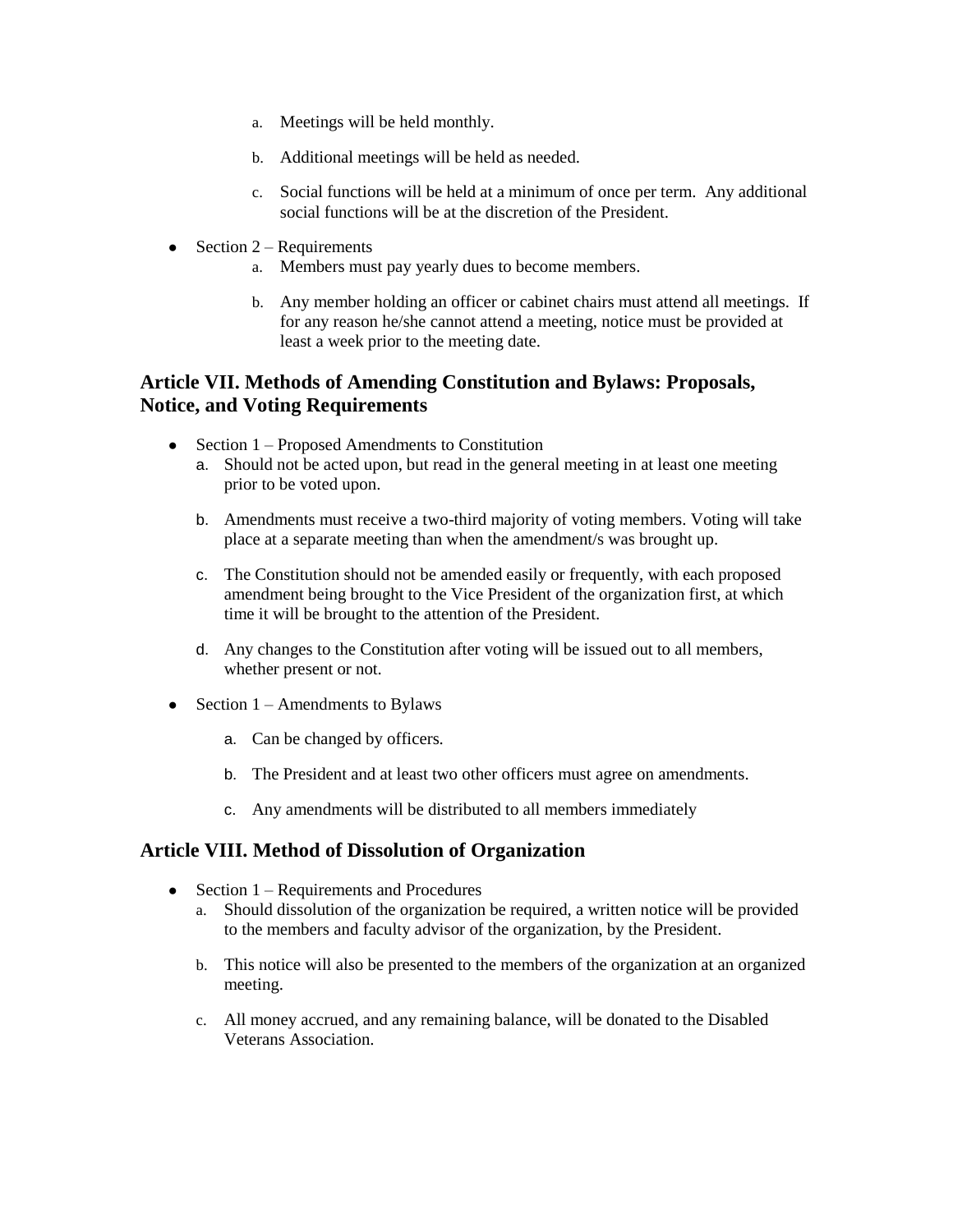# **BYLAWS**

# **Article I. Parliamentary Authority**

• The rules contained in the Vets 4 Vets Constitution shall govern the organization in all cases to which they are applicable, and in which they are not inconsistent with the bylaws of this organization.

### **Article II. Membership**

- $\bullet$  Section 1 Procedures
	- a. Contact an Officer to gain membership into the organization.
	- b. Termination of membership will be determined if the individual has been deemed detrimental to the focus and mission of the organization.
	- c. Membership dues will be \$20 per School Year.
	- d. All members will receive one group tee shirt with their membership. Remainder of dues paid will go towards the group social events.

### **Article III. Officer Duties and Responsibilities**

- Section  $1 -$  President
	- a. Coordinate all activities of the organization
	- b. Liaison to University community.
	- c. Official representative of organization.
	- d. Calls regular and special meetings.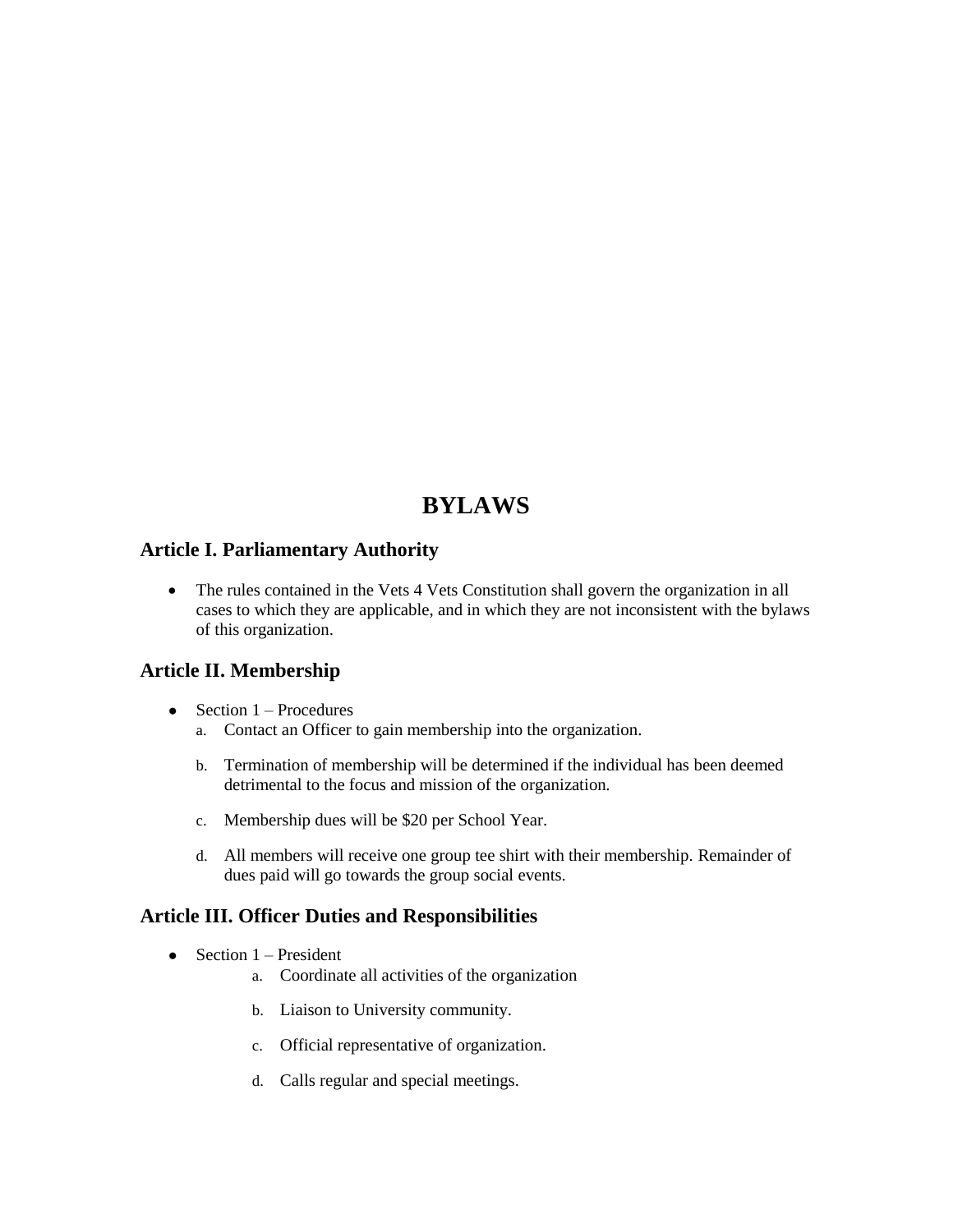- e. Presides at meetings.
- f. Prepares agenda for meetings.
- g. Maintain a turnover binder
- h. Coordinates the Veterans Career Fair
- Section  $2 -$  Vice President
	- a. Assumes duties of President, when necessary.
	- b. Assists President in coordinating activities.
	- c. Will be the point of contact for all organization committee's ideas and concerns.
	- d. Be knowledgeable and have a complete understanding of the President's duties, as well as the turnover binder.
	- e. Oversees the Outreach, Sports, and Service Chairs.
- Section  $3 -$  Secretary
	- a. Maintains accurate and current information of the organization and membership.
	- b. Assists President and Vice President to coordinate organization activities.
	- c. Keep accurate minutes of each meeting and forward copies to all member and officers.
	- d. Keep attendance records for meetings.
	- e. Maintain a turnover binder.
	- f. Responsible for communicating meets dates/times with members.
	- g. Maintain list of corporate contacts.
	- h. Maintain list of active members.
- Section  $4 T$ reasurer
	- a. Liaison to OSU Student Union for purpose of organizational funding.
	- b. Maintains accurate and current account of all organizational funds.
	- c. Responsible for dispensing of funds in accordance with the goals and programs established by the organization.
	- d. Give a report at every meeting.
	- e. Maintain a turnover binder.
	- f. Oversees Fundraising projects to ensure compliance with all university rules.
	- g. Oversee Vets Lounge Coordinator and banking records for the mess fund.